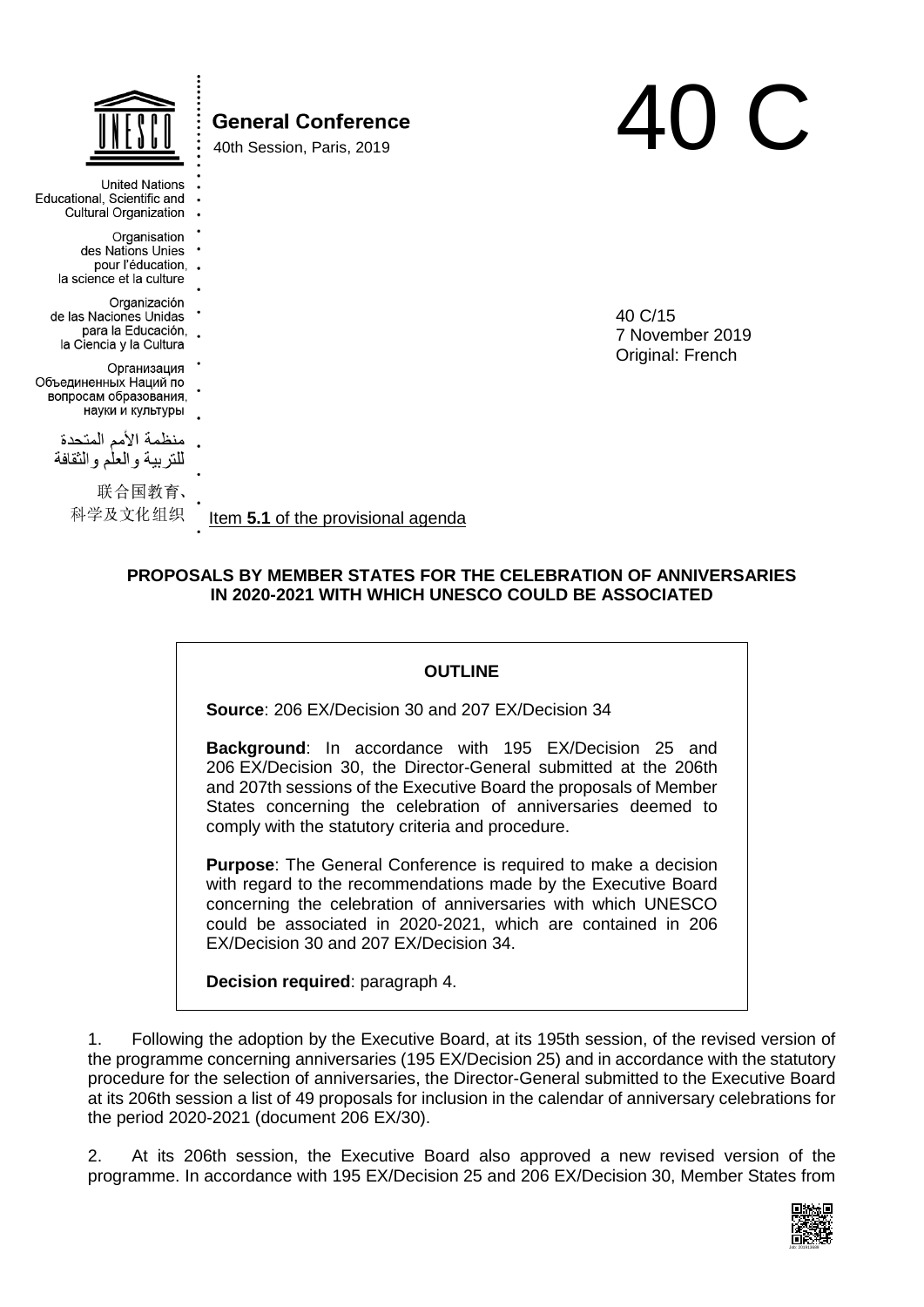under-represented or unrepresented regions were invited to submit new proposals for the period 2020-2021 and to submit appeals, if they so wished, concerning requests which had been rejected in the first stage of the procedure. The Director-General thus submitted to the Executive Board at its 207th session a list of 10 proposals, including revised proposals and new proposals for the celebration of anniversaries with which UNESCO could be associated in 2020-2021 (documents 207 EX/34 and Add.).

3. The Executive Board, at its 206th and 207th sessions, recommended that the General Conference select for celebration the anniversaries proposed by Member States and contained in 206 EX/Decision 30 and 207 EX/Decision 34.

4. The General Conference may wish to adopt the following resolution:

*The General Conference,*

*Having examined* document 40 C/15,

*Recalling* 195 EX/Decision 25 and 206 EX/Decision 30,

- 1. *Encourages* Member States to improve geographical representation and to promote gender equality in order to improve the quality, representativeness and visibility of the programme;
- 2. *Decides* that UNESCO will be associated in 2020-2021 with the celebration of the anniversaries contained in the Annex to document 40 C/15;
- 3. *Also decides* that any contribution by the Organization to these celebrations shall be financed under the Participation Programme, in accordance with the rules governing that Programme.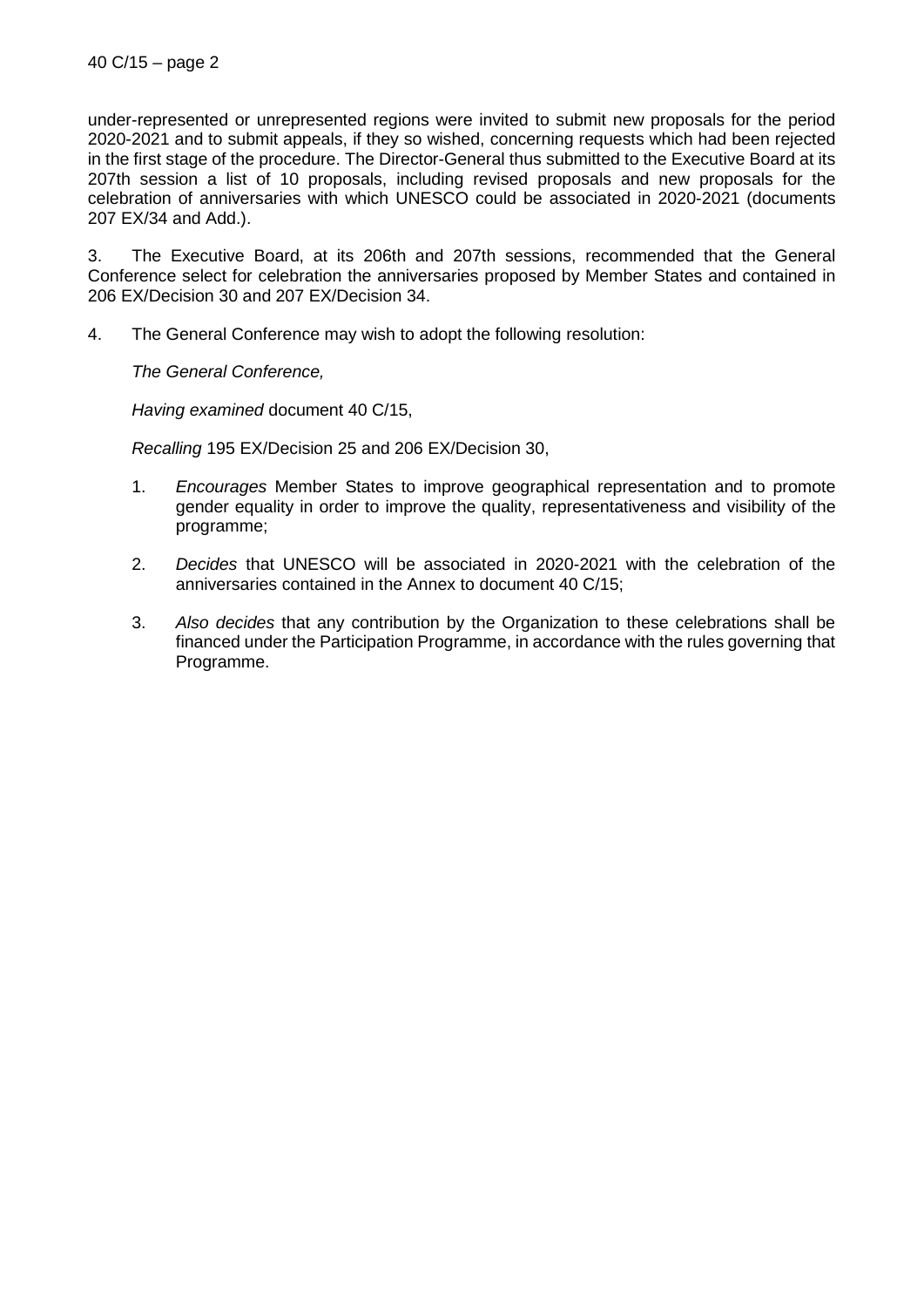### **ANNEX**

### **The celebration of anniversaries in 2020-2021 with which UNESCO will be associated**

- (as recommended to the General Conference in 206 EX/Decision 30 and 207 EX/Decision 34; listed in the alphabetical order of the English names of the Member States)
- 1. 100th anniversary of the birth of Henri Verneuil (Ashot Malakian), film director, screenplay writer and producer (1920-2002) (Armenia, with the support of France and Italy)
- 2. 150th anniversary of the birth of Alexander Spendiaryan, music composer and conductor (1871-1928) (Armenia, with the support of Georgia, Islamic Republic of Iran and Russian Federation)
- 3. 150th anniversary of the birth of Abdurrahim bey Hagverdiyev, playwright, stage director and public figure (1870-1933) (Azerbaijan, with the support of Georgia, Russian Federation and Turkey)
- 4. 100th anniversary of the birth of Bangabandhu Sheikh Mujibur Rahman, promotor of education, science and technology, art and culture (1920-1975) (Bangladesh, with the support of Cuba, India, Japan, Nepal and Poland)
- 5. 150th anniversary of the birth of Ferdynand Ruszczyc, painter, graphic artist, theatre designer and educator (1870-1936) (joint proposal of Belarus and Poland, with the support of Lithuania and Russian Federation)
- 6. 100th anniversary of the Belarusian State University (1921) (Belarus, with the support of Latvia, Lithuania, Poland and Russian Federation)
- 7. 100th anniversary of the death of Ivan Vazov, writer (1850-1921) (Bulgaria, with the support of Poland, Romania and Russian Federation)
- 8. 650th anniversary of the foundation of the Tarnovo Literary School (1371) (Bulgaria, with the support of Romania, Russian Federation and Slovenia)
- 9. 500th anniversary of the arrival of Ferdinand Magellan to the Strait of Magellan and its importance as a milestone in the first circumnavigation of the Earth (1520) (Chile, with the support of Portugal and Spain)
- 10. 100th anniversary of the death of Julio Garavito Armero, engineer, mathematician and astronomer (1865-1920) (Colombia, with the support of Chile and Peru)
- 11. 150th anniversary of the birth of Slavoljub Eduard Penkala, scientist (1871-1922) (Croatia, with the support of North Macedonia and Poland)
- 12. 100th anniversary of the birth of Cintio Vitier, poet (1921-2009) (Cuba, with the support of Dominican Republic and Uruguay)
- 13. 200th anniversary of the birth of Rafael María de Mendive, poet (1821-1886) (Cuba, with the support of Ecuador and the Bolivarian Republic of Venezuela)
- 14. 350th anniversary of the death of John (Iohannes) Amos Comenius, scholar (1592-1670) (Czechia, with the support of Netherlands and Poland)
- 15. 50th anniversary of the foundation of the National Agricultural Study and Research Institute (INERA) (1970) (Democratic Republic of the Congo)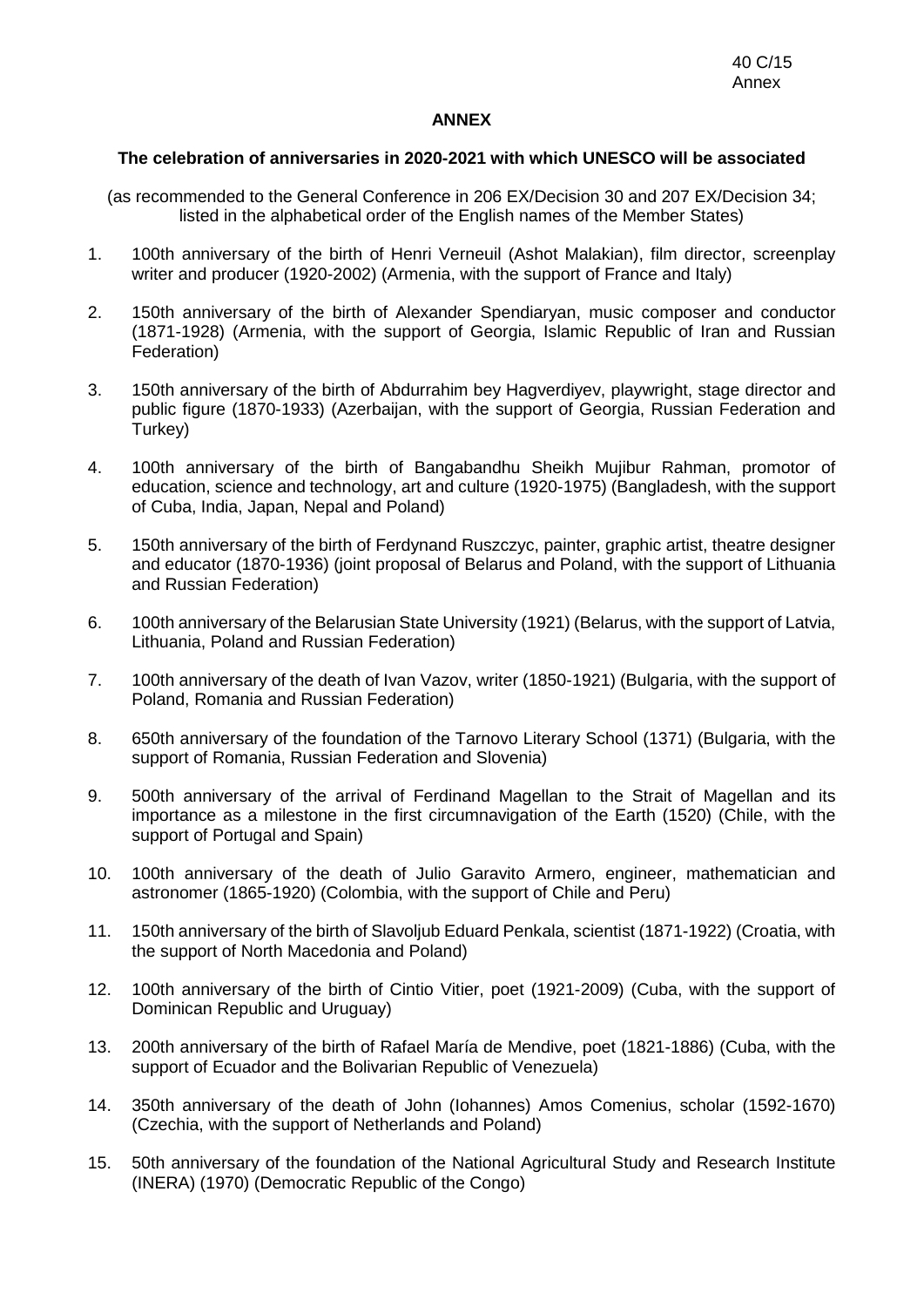- 16. 150th anniversary of the foundation of the National Library of Egypt (1870) (Egypt, with the support of Algeria and Bahrain)
- 17. 100th anniversary of the birth of Oswaldo Guayasamín, painter (Ecuador, with the support of Colombia, Cuba, Dominican Republic and Uruguay)
- 18. 250th anniversary of the first literary work by Olympe de Gouges (1771) (France, with the support of Andorra and Romania)
- 19. 50th anniversary of the establishment of the philosophical thought of Paul Ricoeur (1970) (France, with the support of Andorra and Romania)
- 20. 150th anniversary of the birth of Zakaria Paliashvili, composer, conductor, teacher and public figure (1871-1933) (Georgia, with the support of Armenia and Latvia)
- 21. 100th anniversary of the birth of Sophia Magdalena Scholl, resistance fighter (1921-1943) (Germany, with the support of Austria and Luxembourg)
- 22. 250th anniversary of the birth of Ludwig van Beethoven, composer and pianist (1770-1827) (Germany, with the support of Austria and Poland)
- 23. 100th anniversary of the birth of Georges Cziffra, pianist (1921-1994) (Hungary, with the support of France, Serbia, Slovenia and Poland)
- 24. 100th anniversary of the birth of Hanna Szenes, poet and hero of Jewish resistance (1921- 1944) (Hungary, with the support of Serbia, Slovenia and the United Kingdom of Great Britain and Northern Ireland)
- 25. 800th anniversary of the death of Farid al-Din Abu Hamed Mohammad Attar Neishaburi, mystic and poet (1146? -1221?) (Islamic Republic of Iran, with the support of Afghanistan, France, Oman and Syrian Arab Republic)
- 26. 700th anniversary of the death of Dante Alighieri, poet (1265-1321) (Italy, with the support of San Marino and Switzerland)
- 27. 100th anniversary of the birth of Ihsan Abbas, scholar (1920-2003) (Jordan)
- 28. 1150th anniversary of the birth of Abu Nasr Farabi (Al-Farabi), scholar and philosopher (870- 950) (joint proposal of Kazakhstan and the Islamic Republic of Iran, with the support of Iraq, Russian Federation and Turkey)
- 29. 2200th anniversary of the foundation of the city of Shymkent (181 BCE) (Kazakhstan, with the support of Russian Federation, Tajikistan and Turkey)
- 30. 300th anniversary of the birth of Rabbi Elijah ben Solomon Zalman, known as the Vilna Gaon, thinker and writer (1720-1797) (Lithuania, with the support of Belarus, Poland, YIVO Institute for Jewish Research and the Institute for Polish-Jewish Studies)
- 31. 100th anniversary of the birth of Marija Gimbutas (Gimbutienė), archaeologist (1921-1994) (Lithuania, with the support of Latvia, Germany and Pacifica Graduate Institute, United States of America)
- 32. 800th anniversary of the foundation of the Ancient Karakorum city (1220) (Mongolia, with the support of Germany)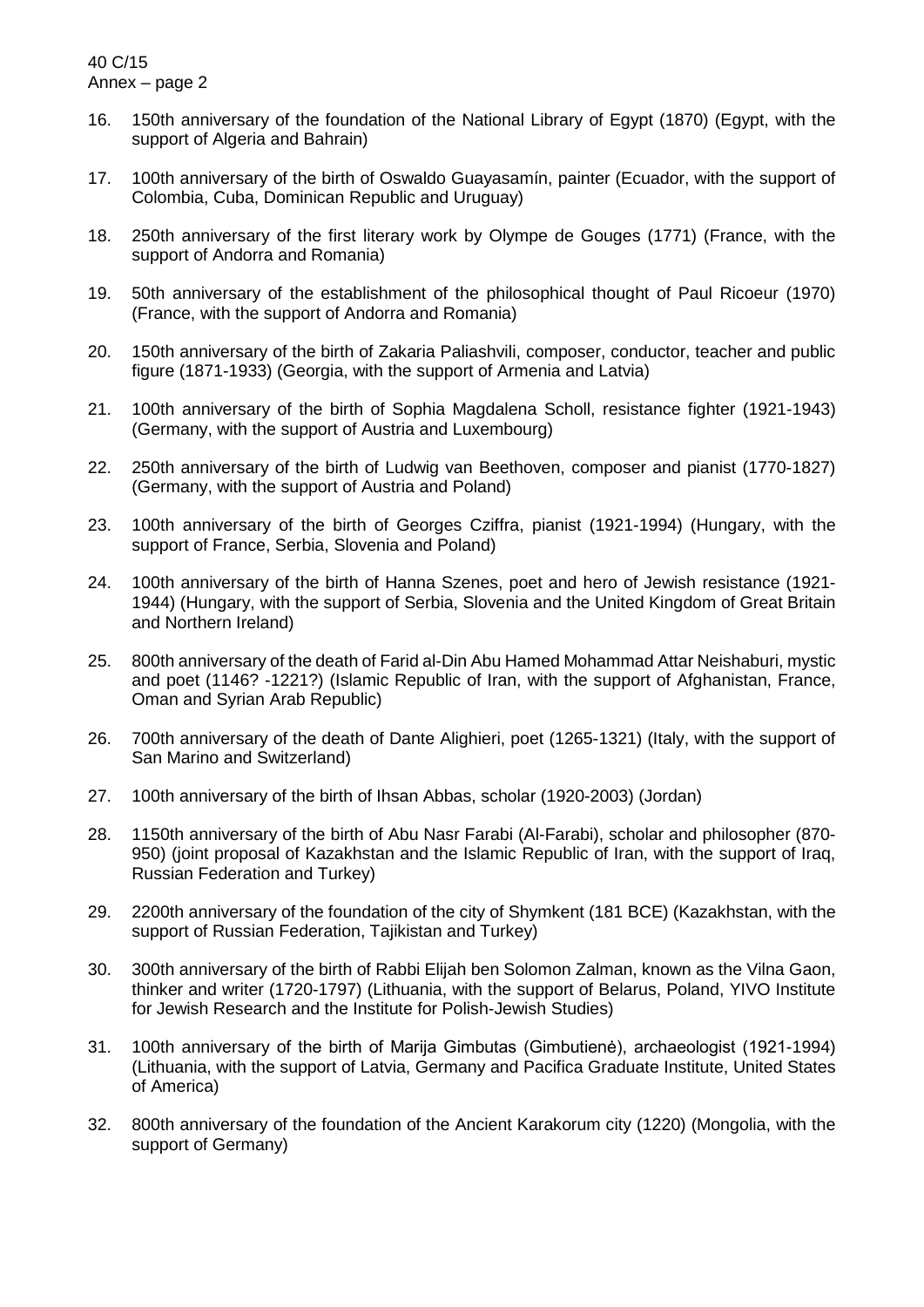- 33. 100th anniversary of the birth of Eduardo Mondlane, intellectual and human-rights and people's-rights activist (1920-1969) (Mozambique, with the support of South Africa, Namibia, Zambia, and Zimbabwe)
- 34. 100th anniversary of the birth of Blaze Koneski, philologist and poet (1921-1993) (North Macedonia, with the support of Croatia and Montenegro)
- 35. 50th anniversary of the death of Parashqevi Qiriazi, pedagogue and intellectual (1880-1970) (North Macedonia, with the support of Albania, Croatia, Montenegro and Turkey)
- 36. 100th anniversary of the death of Nasser bin Salem al-Rawahi (Abu Muslim al-Bahlani), poet (1860-1920) (Oman, with the support of Kuwait, Qatar and United Republic of Tanzania)
- 37. 100th anniversary of the birth of Karol Wojtyła, Pope John Paul II (1920-2005) (Poland, with the support of Hungary and Lithuania)
- 38. 50th anniversary of the reconstruction of the Royal Castle in Warsaw the final stage of recovery of Warsaw and its society (1971) (Poland, with the support of Croatia and Czechia)
- 39. 100th anniversary of the birth of Amália Rodrigues, fado singer, composer and actress (1920- 1999) (Portugal, with the support of Angola, Brazil, Cabo Verde, France, Mozambique and Spain)
- 40. 200th anniversary of the birth of Saint Andrew Kim Dae-Geon, priest (1821-1846) (Republic of Korea, with the support of France, the Philippines and Viet Nam)
- 41. 100th anniversary of the foundation of Institute for Serums and Vaccines (1921) (Romania, with the support of Bulgaria, France, Republic of Moldova, Russian Federation and Serbia)
- 42. 100th anniversary of the birth of Eugen Coșeriu, linguist (1921-2002) (Romania, with the support of France, Germany, Greece, Republic of Moldova and Turkey)
- 43. 200th anniversary of the birth of Fyodor Dostoevsky, writer (1821-1881) (joint proposal of Belarus, Côte d'Ivoire, Italy, Mexico and Russian Federation, with the support of Brazil, Bulgaria, Cuba and Switzerland)
- 44. 150th anniversary of the birth of Ivan Bunin, writer (1870-1953) (Russian Federation, with the support of France, Romania and Uzbekistan)
- 45. 200th anniversary of the birth of Nikolay Nekrasov, writer (1821-1878) (Russian Federation, with the support of Armenia, Belarus, Kazakhstan, Serbia and Slovakia)
- 46. 150th anniversary of the birth of Jovan Dučić, poet and writer (1871-1943) (Serbia, with the support of Bosnia and Herzegovina, Hungary and Romania)
- 47. 100th anniversary of the death of Pavol Országh Hviezdoslav, poet (1849-1921) (Slovakia, with the support of Czechia and Poland)
- 48. 100th anniversary of the foundation of the Slovak National Theatre (1920) (Slovakia, with the support of Bulgaria and Czechia)
- 49. 700th anniversary of the birth of Kamol Khujandi (Kamоliddin Masud Khujandi), poet (1320- 1401) (Tajikistan, with the support of Islamic Republic of Iran and Kyrgyzstan)
- 50. 5500th anniversary of the foundation of the ancient city of Sarazm (Tajikistan, with the support of Islamic Republic of Iran, Kazakhstan and Kyrgyzstan)